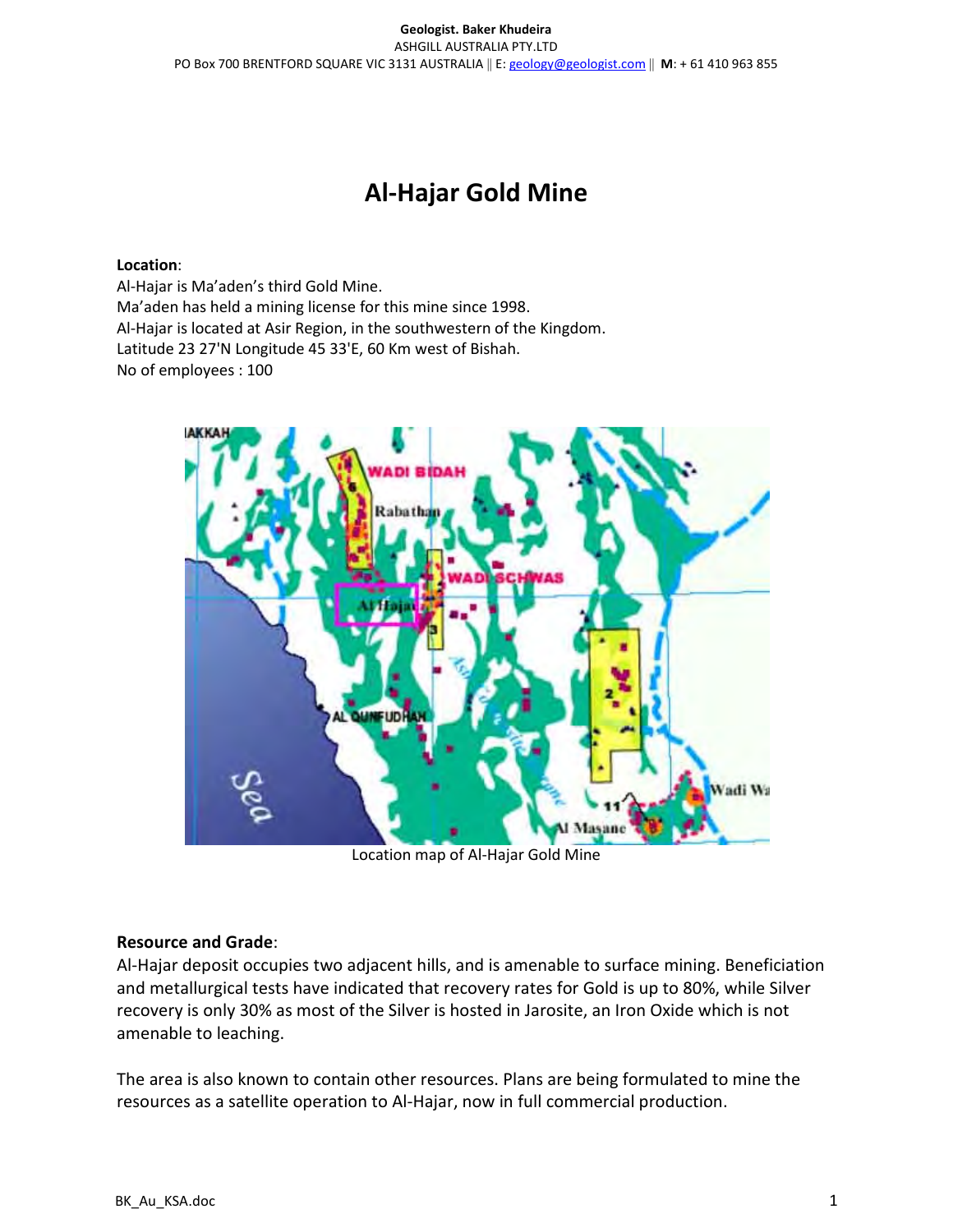#### Geologist. Baker Khudeira ASHGILL AUSTRALIA PTY.LTD PO Box 700 BRENTFORD SQUARE VIC 3131 AUSTRALIA || E: geology@geologist.com || M: + 61 410 963 855





Al Hajar open pit **Allocal Contract Processing at Al-Hajar mine** 

Reserve: Estimated at 3.5 million tons grading 3.28 g/t Gold and 38g/t Silver Other Resource: At Jadmah, some 4Km west of Al -Hajar, a small resource (0.3 Mt) of Gosson has been identified to a depth of 60m at 5.5g/t Au and 56g/t Ag Production: 35,000 oz of gold and 180,000 oz of silver per year. Deposit: Oxidized gossan related to massive sulphide stratiform body Host Rock: Rhyolitic Lavas with flanking Breccias and Tuffs. Process Route: Heap leach cyanidation Mining Method: Open Cut.

## Mining & Processing:

Al Hajar mine began operating at the end of 2000 and will produce 50,000 oz/yr of Gold and 235,000 oz/yr of Silver.

TNT designed, supplied and delivered the crushing and stacking systems for this heap leach project, including crushers, screens, feeders, agglomeration drum, cement silo, hopper, conveyors, sampling system, motor control center (MCC), overland conveyor, portables, and radial stacker.